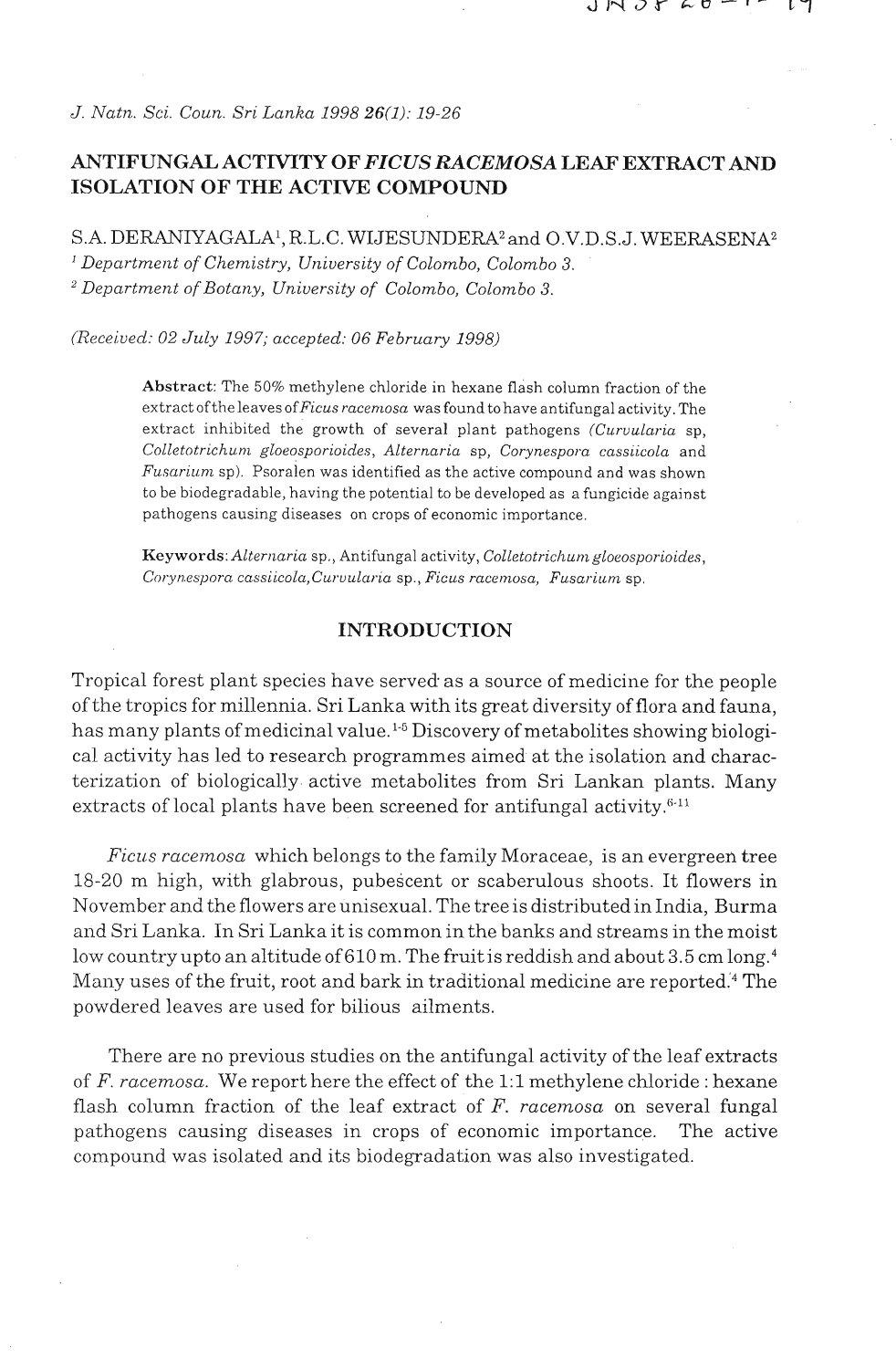## **METHODS** AND **MATERIALS**

*Preparation of the leaf extract: Ficus racemosa* leaves (1.3 kg; collected from the University of Colombo) were washed under running water and air dried, cut into small pieces, ground in a laboratory mill and kept immersed in methanol (51) for 2 weeks. The methanol extract was filtered through cotton wool and solvent removed under reduced pressure at 40-45°C to yield a crude extract (165 g). The crude extract was subject to flash chromatography using G-6 silica gel and solvent systems of increasing polarity(hexane, methylene chloride in hexane, methanol in methylene chloride). These fractions were concentrated under reduced pressure at 40-45<sup>o</sup>C using a rotary evaporator and tested for antifungal activity by *Cladosporium* thin layer chromatography (tlc) bioassay using *Cladosporium cladosporioides* as the test fungus.<sup>12</sup> All solvents were distilled before use.

*Cladosporium tlc-bioassay:* Test solutions were spotted on tlc plates (Aldrich, -1 tlc grade silica pre-coated to a thickness of 0.5mm on 20x20 cm glass plates). Six sets of plates were separately developed in a solvent system of 1:l methylene chloride : hexane in solvent tanks equilibrated with eluant. After air drying at ambient temperature for 24 hours, the plates were sprayed with a conidia suspension of *Cladosporiuln cladosporioides* and incubated as described by Smith. **l2** 

The 50% methylene chloride in hexane flash column fraction (containing about 5.3g of compound) showed antifungal activity against *Cladosporium cladosporioides* and was used to study antifungal activity against other plant pathogens.

*Organisms: Cladosporium cladosporioides, Curvularia* sp.(isolated from infected leaves of rice plants), *Colletotriclzum gloeosporioides* (from rubber leaves affected by Colletotrichum leaf disease), *Fusarium* sp. (from infected tomato plants), *Altenaria* sp. (from infected leaves of potato), *Corynespora cassiicola* (from infected leaves of rubber) were used as test fungi. All fungi were maintained on potato dextrose agar (PDA) at 30°C.

*Agarplate assay:* Fifteen ml portions of sterile molten PDA were cooled to 45°C and were mixed with volumes oftest solution (20 mg/ml oftest sample in acetone) so that the final concentration of the test compounds were either 0.01%, 0.02% or 0.05% by weight, and then poured into sterile petri dishes. A 0.5 cm<sup>2</sup> agar square obtained from a periphery of a 7d old fungal culture growing on PDA at room temperature was placed at the centre of the medium. Three plates were used per test fungus. In the control experiments the medium was preparedusing only the corresponding volume of acetone. All plates were incubated at room temperature and the diameter of the colony was measured as described in Senaratna *et a1.13* at *24* h intervals for 7d; growth on day 4 was used for the calculations. The experiments were carried out in triplicate.

×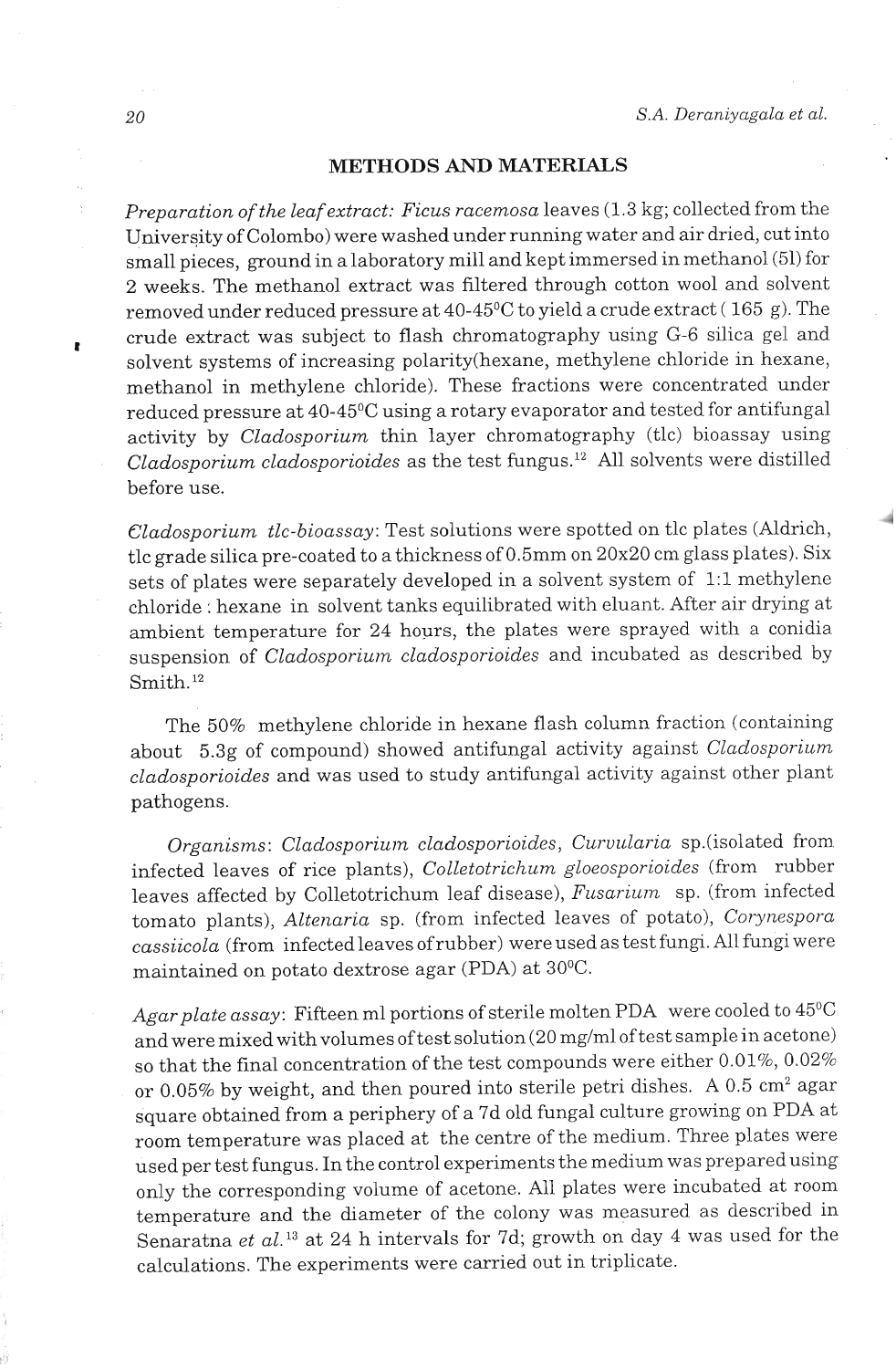#### *Ficus racemosa Leaf Exract*

The percentage inhibition was calculated as follows:

% Inhibition  $=$   $\frac{100}{x}$ 

# Growth area in reference

Growth area in reference - Growth area in sample

*Isolation of the active compound:* The 1:1 methylene chloride : hexane flash column fraction was concentrated under vacuum (40-45°C) and column chromatographed on silica gel (Aldrich 70-230 mesh) column, eluting with mixtures of methylene chloride in hexane of increasing polarity. Fractions were collected, pooled together after tlc monitoring and these combined fractions were subjected to *Cladosporium* bioassay. The fractions that showed significant activity and were almost pure with respect to tlc analysis were combined together and the solvent evaporated under vacuum  $(40-45\degree C)$ . The crystalline compound obtained was further purified by recrystallisation with methanol in methylene chloride. The structure was elucidated by spectroscopic methods.

*Densitometric studies of the crude extract used for agar plate assays:* 6.0 mg active compound and 47.0 mg of crude sample were used in this study. The active compound (6.0 mg) was dissolved in 10.0 ml of CHCI,. Crude sample (47.0 mg) was dissolved in 5.0 ml of CHCl<sub>2</sub>. These samples were applied on to a tlc plate (0.5 mm x 20 cm x 10 cm Merck precoated with silica gel GF254) and the plate was developed with ethyl acetate : hexane 2:1 to give a  $R<sub>r</sub> = 0.57$  for the pure compound. 10µl of the crude sample (in triplicate) and 6µl, 8µl, 10µl, 12µl of pure compound (each in triplicate) was spotted on a tlc plate and. scanned by a densitometer ( $\lambda_{ex}$  = 365 nm and  $\lambda_{emi (flow)}$  = 480 nm). A calibration curve of volume (ul) vs peak area was obtained. This was used to calculate the concentration of the active compound in the crude extracts.

*Degradation of the active component:* Fifteen ml of potato dextrose liquid medium was introduced into 100 ml Erlenmeyer flasks and each flask was inoculated with a 0.5 cm2 agar square of *Colletotriclzu~ngloeosporioides* obtained from a 7-day old culture on PDA at room temperature. To each liquid culture medium, 20 mg of pure psoralen in 2 ml acetone was added immediately after inoculation. In the control experiments, the pure psoralen was incorporated into liquid medium without inoculating with the fungus. The absorbance of the culture filtrate was measured at 330nm. Biodegradation was estimated by calculating the percentage decrease in absorbance<sup>10</sup> at 330nm assuming that the degradation product has no significant absorbance. The percentage decrease in absorbance at 330nm was calculated as follows:

Initial absorbance - Absorbance after harvest

Percentage decrease = x 100 in absorbance **Initial absorbance**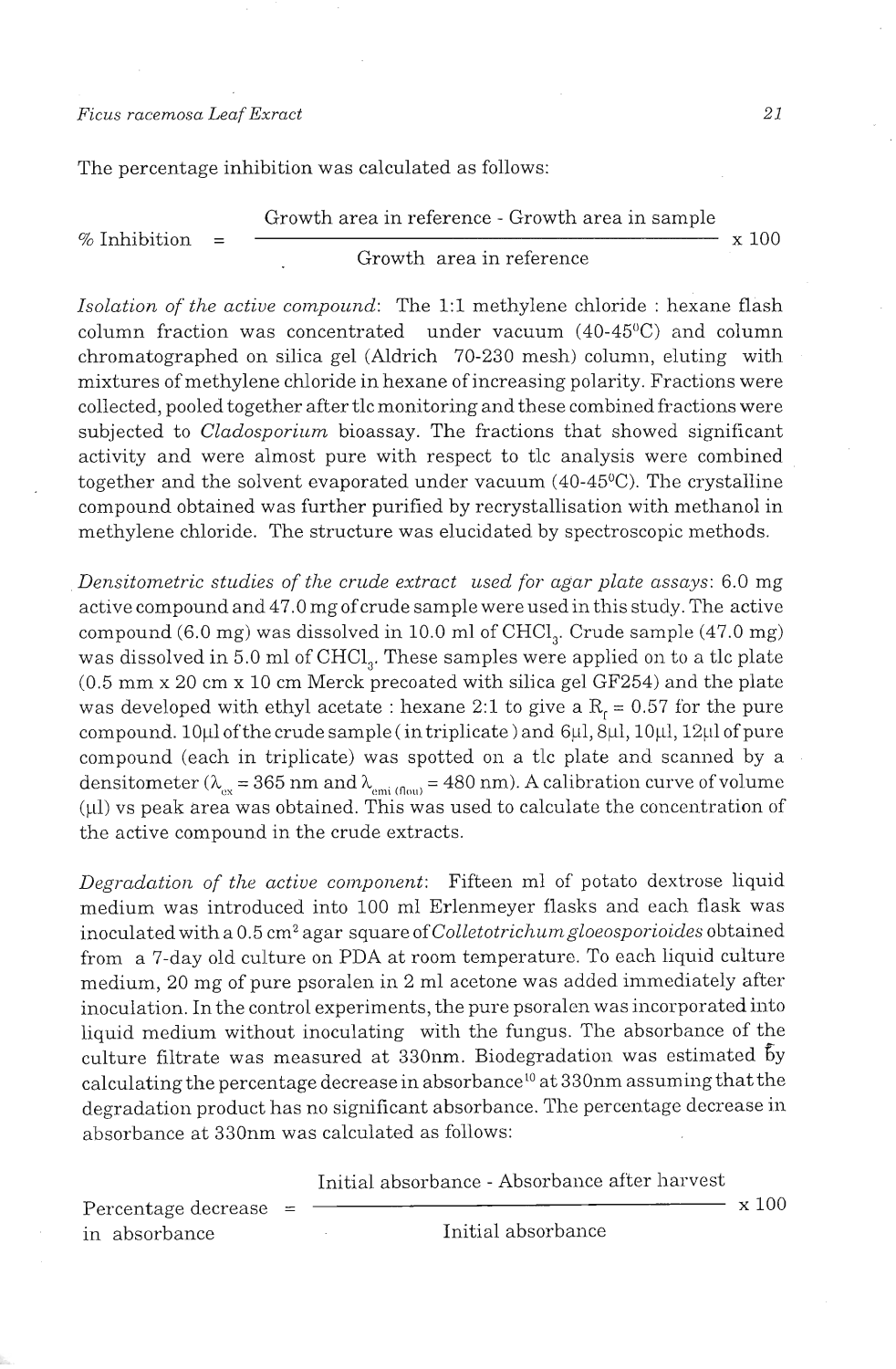*Spectroscopic analysis: NMR* was recorded in CDC1, solution using a Brucker AC 200 MHz spectrometer. Mass spectra was recorded using a Hewlett Packard 5989A GC-MS spectrometer operatinginthe EI mode. IR spectrum was recorded in a JASCO 5300 FT-IR spectrometer. UV absorbance was measured in 1 cm cells using a JASCO V560 UVNisible spectrometer. The Densitometer was a Shimadzu CS 9000 Dual-wavelength scanner.

#### **RESULTS**

*Antifungal activity of the leaf extract:* The preliminary screening of the flash column fractions for antifungal activity was done by tlc plate bioassay method using *Cladosporium cladosporioides*. Two of the flash column fractions (1:1) methylene chloride : hexane and 4:l hexane : methylene chloride) showed inhibitory zones in the bioassay. The I: 1 methylene chloride : hexane fraction was chosen for the study ofthe inhibitory action against plant pathogens because of its higher inhibition and greater weight of residue  $(5.3 \text{ g})$ . The fraction inhibited the growth of all fungi examined. The  $%$  inhibition of each fungus by 1: **1** methylene chloride: hexane fraction of F. *raceinosa* leaf' extract obtained using agar plate bioassay is given in Table 1. The highest inhibition was against *Curvularia* sp. The inhibitory activity of the test samples increased with. increase in concentration except in *C. cassiicolu.* 

|                        | % inhibition of growth by test sample at |                    |                   |
|------------------------|------------------------------------------|--------------------|-------------------|
|                        | 0.01%                                    | 0.02%              | 0.05%             |
| Fungus                 |                                          |                    |                   |
| Alternaria sp.         | $3.37 \pm 0.1a$                          | $7.49 \pm 0.01$    | $17.42 \pm 0.2c$  |
| Corynespora cassiicola | $10.55 \pm 0.06a$                        | $16.66 + 0.02b$    | $16.37 + 0.07b$   |
| Fusarium sp.           | $7.29 \pm 0.07a$                         | $10.14 \pm 0.06$   | $25.53 + 0.01c$   |
| <i>Colletotrichum</i>  |                                          |                    |                   |
| gloeosporioides        | $2.92 + 0.06a$                           | $17.27 \pm 0.18$ b | $32.74 \pm 0.12c$ |
| Curvularia sp.         | $27.62 + 0.06a$                          | $35.15 \pm 0.06$   | $37.68 \pm 0.05c$ |

**Table 1: Inhibition of fungal growth by 50% methylene chloride in hexane fraction of Ficus** *racemosa* **leaf extract.** 

 $*$  Average of three replicates  $\pm$  standard error of the mean.

Values in a row followed by the same letter are not significantly different at  $p = 0.05$  (Duncan's multiple range test)

*Isolation of the active compound:* The active compound that was separated by chromatography on a silica gel column and purified by recrystallisation with methanol in methylene chloride was identified as psoralen(1) by spectral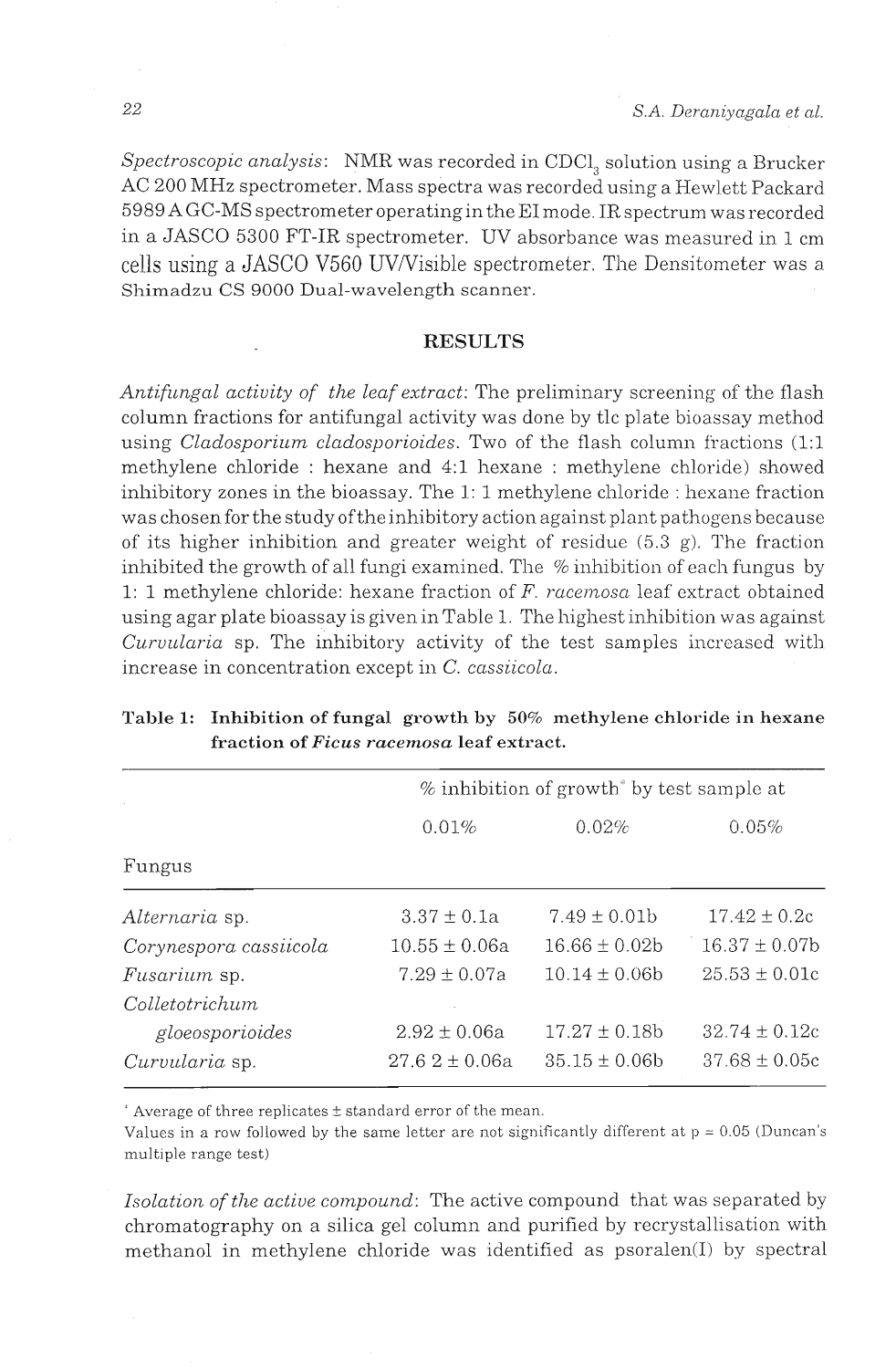analysis. Melting Point  $165-167^{\circ}$ C from methanol in methylene chloride (lit<sup>6.7</sup>)  $162 - 163^{\circ}$ C).



The following spectral data were obtained for this compound:

U.V ( acetone) 330 nm (ε<sub>max</sub> 8000)

IR(CHC1,) 1730, 1635,1577, 1450 cm-'

'H NMR(CDC1,) 6 7.81(1H, d), 7.70(1H, d), 7.69(1H, s), 7.48(1H, apparent s), 6.84(dd, IH), 6.38(1H, d).

<sup>1</sup>H COSY spectrum showed that the proton at  $\delta$  7.48 is coupled to protons at 6.84, 7.69 and 7.81

MS m/e 186, 158, 130, 102

<sup>13</sup>C NMR (CDCl<sub>3</sub>):  $\delta$  161.05,156.42, 152.2,146.91,144.09,124.87, 119.83, 115.41, 114.66, 106.37, 99.90

This data is in close agreement with that reported for psoralen<sup>14</sup>

Analysis observed: 70.64% C, 2.92%H Calculated for  $C_i, H_sO_i$ : 70.98% C, 3.23%H

*Densitometry study:* Densitometric study on the crude extract used for the bioassay showed that the 0.01%, 0.02% and 0.05% concentrations contained 93, 186.4 and 466.0 µg respectively of active compound.

*Degradation of the active compound:* The results in Table 2 show a decrease in absorbance at 330 nm when incubated with the fungus *Colletotrichum gloeosporioides.* The decrease in absorbance at 330 nmindicated the degradation of the active compound psoralen. In the control experiment, without the fungus a decrease in absorbance was not observed.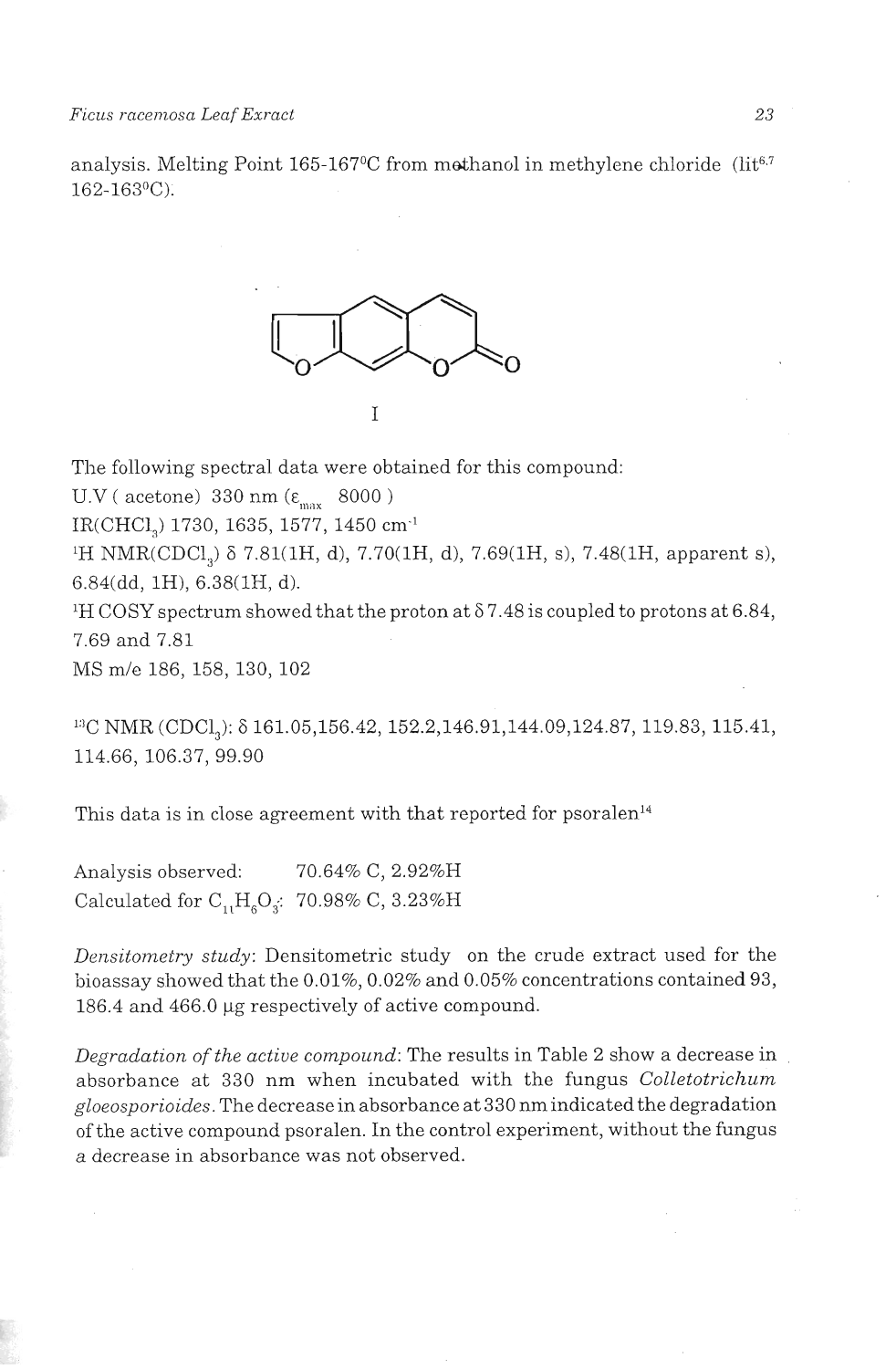| Days after incubation | % Decrease in absorbance |  |
|-----------------------|--------------------------|--|
| 2                     | $44.9 \pm 0.7$           |  |
| 4                     | $63.3 \pm 0.7$           |  |
|                       | $69.3 \pm 1.0$           |  |
| 9                     | 100                      |  |
|                       | 100                      |  |
| $\sim$                |                          |  |

**Table 2: The percentage decrease in absorbance at 330 nm in the culture**   $filtrates of *Collectrichum gloesporioides*.$ 

Average of three replicates  $\pm$  standard error of means.

The means are significantly different at  $p = 0.05$  (Duncan's Multiple range test)

### **DISCUSSION**

Isolation and characterization of secondary metabolites of plants which have inhibitory activity against fungal plant pathogens, would enable the development of inexpensive fungicides based on locally available natural products. The 1:1 methylene chloride: hexane flash column fraction of the leaf extract of  $F$ . *racemosa* had inhibitory activity against several plant pathogens examined. The active compound was identified as  $p$ soralen(I). Coumarins such as  $p$ solarens and xanthotoxins are of medicinal interest in the control of leucodermia.<sup>15</sup> Psoralens are powerful phototoxic agents in animals and humans. Psoralen containing pulp of fruits and vegetables can be applied to the slrin directly or in the form of cosmetics. It can also be taken orally by ingestion of certain common fruits and vegetables or by the use of certain psoralen containing drug formulations. Psoralen and its derivatives such as 8-methoxy psoralen are increasingly used in photochemotherapy for management of disorders such as vitiligo, psoriasis and mycons fungaids. $^{16}$ 

Psoralen has been isolated from the leaves, stem bark<sup>7</sup> and unripe fruit shell<sup>6</sup> of *Limonia acidissima* and has been reported to inhibit the growth of *Aspergillus niger,* Colletotrichumgloeosporioides, *Cvrvularia* sp., and *Penicilliz~m*  sp.I Here we have isolated psoralen from the leaves of F. *racemosa* and shown it to be active against several fungal pathogens *(Curvularia sp, Colletotrichum gloeosporioides, Alternaria sp, Corynespora cassiicola and Fusarium sp.)* of plants which cause important diseases in major crops of Sri Lanka. Psoralcn underwent biodegradation when incubated with *C.gloeosporioides* in liquid culture. The decrease in absorbance at 330 nm  $(\epsilon_{\text{max}}$  8000  $)$  shows that the degradation occurs in the psoralen nucleus. In conclusion, we show that psoralen which has antifungal activity against several plant pathogens causing diseases in crops of economic importance to Sri Lanka, could be isolated from the leaves ofF. *racemosa.* The pathogenic fungus *C. gloeosporioides* was shown to degrade psoralen. Therefore it has the potential to be developed as an effective fungicide.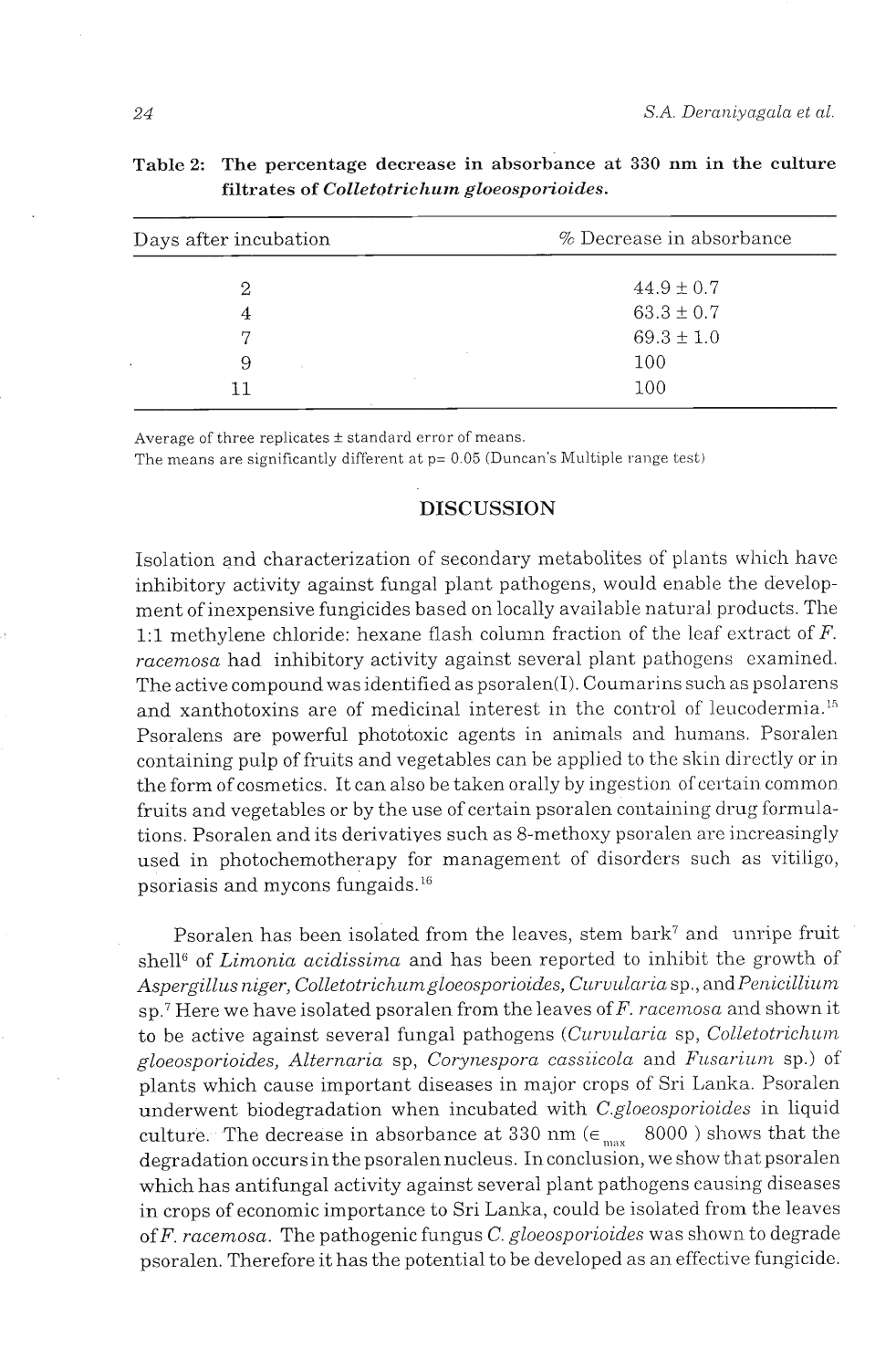## **Acknowledgment**

Grants to S.A.D from the Third World Academy of Sciences (93-461RG/CHE/AS) and the University of Colombo (94/S/6) are acknowledged. Dr A.S. Amarasekera is thanked for providing the elemental analysis data.

# **References**

- 1. Jayaweera D.M.A. (1981). *Medicinal plants used in Ceylon Part I*. National Science Council of Sri Lanka.
- 2. JayaweeraD.M.A. (1980). *Medicinalplants usecl in Ceylon Part II.* National Science Council of Sri Lanka.
- 3. Jayaweera D.M.A. (1981). *Medicinal plants used in Ceylon Part III.* National Science Council of Sri Lanka.
- **4.** JayaweeraD.M.A(l982). *Medicinalplants used in Ce,ylon. Part IV.* National Science Council of Sri Lanka .
- 5. Jayaweera D.M.A (1982). *Medicinal plants used in Ceylon Part V*. National Science Council of Sri Lanka.
- 6. Adikaram N.K.B., Abhayawardhana Y., Ratnayake Bandara B.M., Gunatilake A.A.L. & Wijeratne E.M.K. (1989). Antifungal activity, acid and sugar content in wood apple *(Limonia acidissima)* and their relation to fungal development. *Plant Pathology* **38:** 258-265
- 7. Ratnayake Bandara B.M., Gunatilaka A.A.L., Wijeratne E.M.K. & Adikaram N.K.B. (1988). Antifungal constituents of *Limonia acidissima. Planta Med.* 54(4): 374-5.
- 8. Bandara B.M.R., Fernando I.H.S., Hewage C.M., KarunaratneV., Adikaram N.K.B. & WijesunderaD.S.A. (1989). Antifungal activity of some medicinal plants of Sri Lanka. *Journal of tlte National Science Council of Sri Lanka*  **17(1):** *1-13.*
- 9. Bandara B.M.R, Hewage C.M., Jayamanne D.H.L.W., Karunaratne V., Adikaram N.K.B., Bandara K.A.N.P., Pinto M.R.M. & Wijesundera D.S.A. (1990). Biological activity of some steam distillates from leaves of ten species of Rutaceous plants. *Journal of the National Science Council of Sri Lalzka* **18(1):** 71-77.